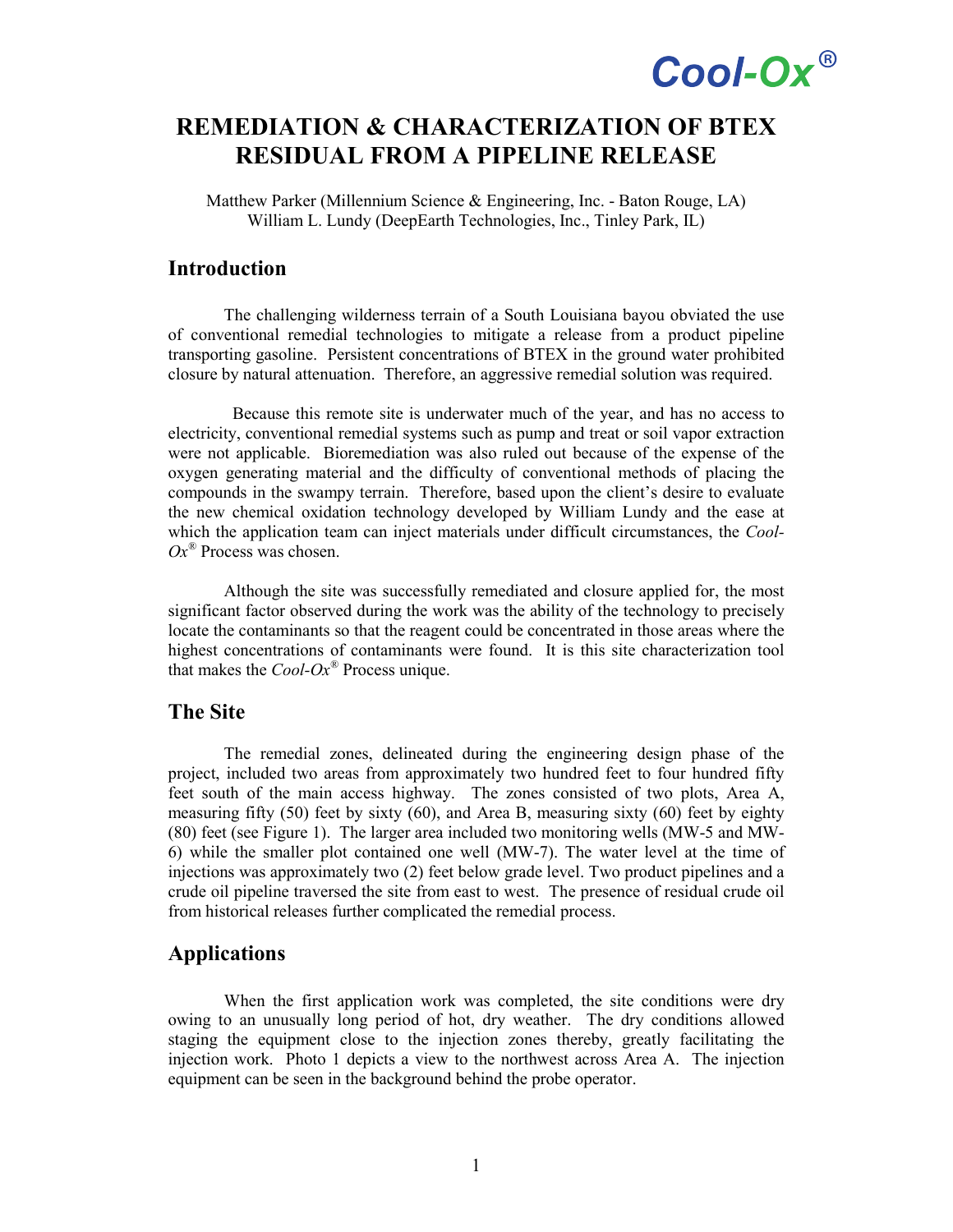# Cool-Ox®



**Photo 1:** Site view to the northwest from MW-7 across treatment Area A. The pipelines are located between the equipment and the operator.

It was determined that a six (6) foot application matrix would provide a sufficient radius of influence to thoroughly "wet" the contaminant with the *Cool-Ox®* reagent. This matrix constituted two hundred sixteen (216) injection points including both Areas A and B. Based upon information developed from the pre-injection  $Cool-Ox^{\otimes}$  site test protocol, fifteen (15) gallons of *Cool-Ox®* reagent were injected per point. The vertical application extent was from one (1) foot to seven (7) feet below grade level. Injections were conducted employing the *Cool-Ox® Hydro-Dart*™.

#### **Results**

Satisfactory results were obtained in Area B containing monitoring wells MW-5 and MW-6. In the north well (MW-5), the benzene concentration dropped from 230  $\mu$ gm/L (ppb) prior to treatment to 12 ppb five (5) weeks post treatment. A similar decrease in the BTEX concentration was observed where the contaminants dropped from 331 ppb to 24.7 ppb. Benzene concentration in MW-6 decreased an order of magnitude from 200 ppb to 24 ppb with total BTEX dropping from 386 ppb to 30.2 ppb over the same period of time.

The concentrations in monitoring well MW-7 in Area A were less encouraging and indicated that a contaminant source had been missed or not fully treated in the initial application. A second application of *Cool-Ox®* reagent was injected three months later, with significantly improved results. Table 1 below depicts the dramatic results of the second injection.